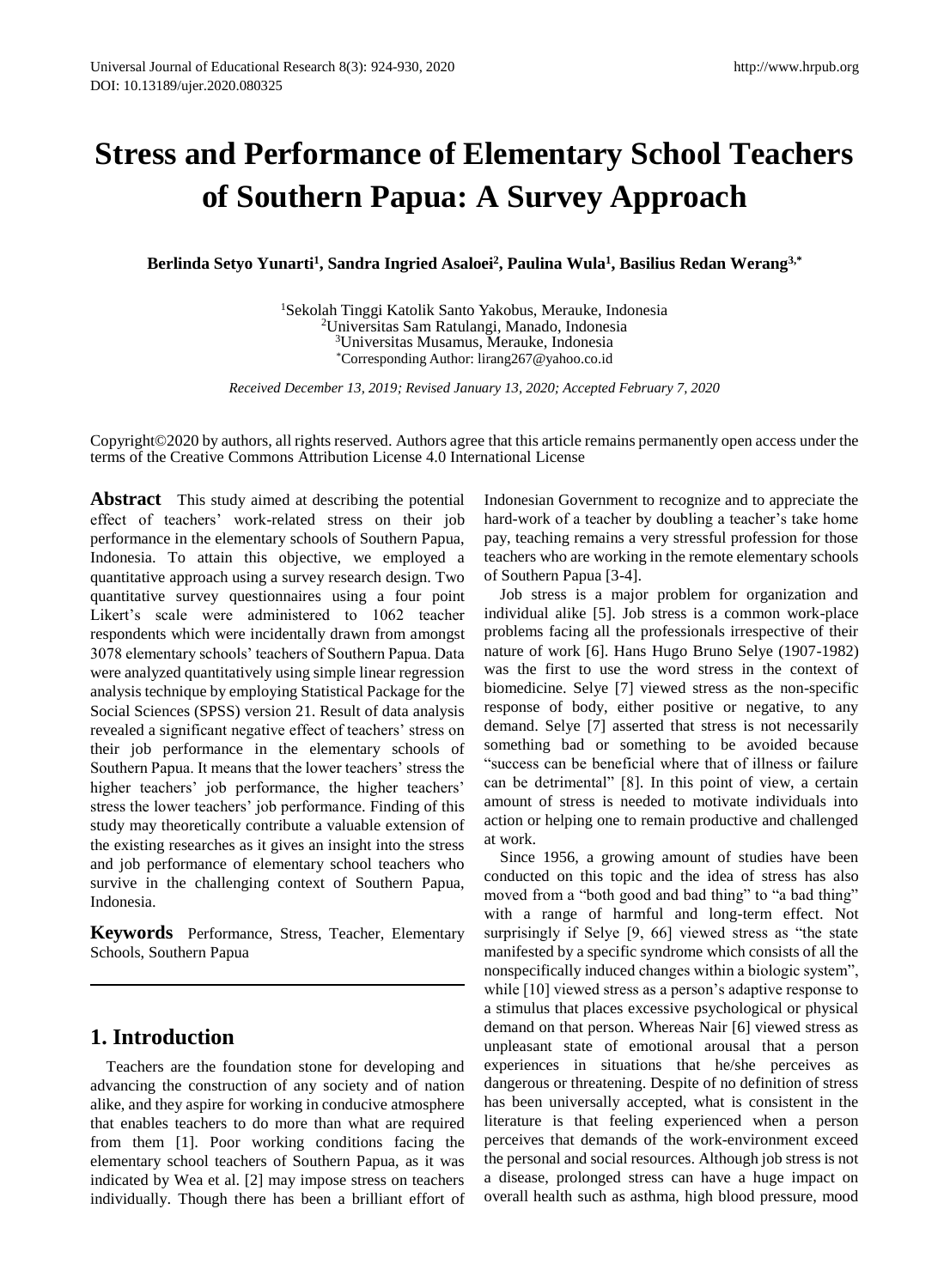and sleep disturbances, headaches, and fatigue [6] and produce a negative impact on performance [11].

Paulse [12] classified the sources of stress into several groups as follows: (a) stress related to organizational factors such as organizational structure, climate, and leadership; (b) task demands such as working conditions and overtime; (c) stress related to the role of organization such role overload and responsibility, role ambiguity, and role conflict; (d) stress related to individual factors such as negative affectivity and self-efficacy; and (e) stress related to extra-organization such as social support. While Nair [6] pointed out numerous sources of stress as follows: (a) heavy workload, (b) unpleasant work practices, (c) work pressure, (d) management techniques and approaches, (e) work environment, (f) no clear job descriptions or career prospects, (g) lack of support from superiors and non-cooperation of subordinates, (h) lack of participation in decision-making, (i) heavy responsibility without sufficient authority and decision-making power, (j) time deadlines to finish the work, (k) inadequate time to attain the target, (l) lack of recognition or reward for better performance, and (m) absence of grievance redress mechanism. Whereas Health Safety Executive [13, 3] identified six management standards to cover six main sources of job-stress as follows: (a) demands: referring to workload, work pattern, and work environment; (b) control: referring to whether a person has a say in the way he/she does his/her work; (c) support: referring to the encouragement, sponsorship, and resources provided by the organization, the supervisors, and the colleagues; (d) role: referring to whether all the employees understand their roles and whether the organization ensures that they do not have conflicting roles; and (e) change: referring to how organizational change (large or small) is managed and communicated within the organization; and (f) relationships: referring to the effort of promoting positive work and of avoiding conflict and unacceptable behavior.

Job stress has long been recognized as one of the prevalent contributor factors to employees' performance, either positively or negatively [7, 11, 14-19]. Job performance is the observable behavior that employees do in their work that are relevant to the goals of an organization [20]. Job performance of employees is of the most critical subject for organizational outcomes and success. There are various definition of job performance. Henry and Jenkins [21], for example viewed job performance as an activity in which an employee is able to successfully accomplish a given task subject to the normal constrains of reasonable utilization of the available resources. Meanwhile Motowidlo et al. [22] viewed job performance as the aggregated value to the organization of the discrete behavioral episodes that an individual performs over an established period of time. Whereas Mathis and Jackson [23] opined that performance is associated with the quantity and quality of output, timeliness of output, attendance at work, efficiency and effectiveness of the work completed.

Despite of no universal agreement on the concept of job performance, what is consistent in the literature is that the activity in which a person is able to successfully accomplish the assigned task. Borman and Motowidlo [24] classified performance into two dimensions, namely task performance and contextual performance, which distinguishes between behavior that directly related to the job and behavior that contribute to organization outcomes in ways that are not related directly to the core job functions [25] . Borman and Motowidlo [26] pointed out three basic assumptions related to the differentiation between task and contextual performance as follows: (a) activities relevant to task performance vary between jobs, while contextual performance activities are relatively similar across jobs; (b) task performance is related to ability, while contextual performance is related to personality and motivation; and (c) task performance is more prescribed and constitutes in-role behavior, while contextual performance is more discretionary and extra-role.

Task performance refers to the core technical behaviors and activities involved in a particular job. All core technical behaviors in task performance are tightly regulated. Each element of task performance has a specified minimum level of performance and there are standardized management procedures for the employees who fail to perform any of these behaviors at the required standards [27]. Campbell et al. [20] indicated that among the eight performance components proposed by Campbell in 1990, five components of which refer to task performance. These five components are follows: (a) job-specific task proficiency; (b) non-job-specific task proficiency; (c) written and oral communication proficiency; (d) supervision – in the case of a supervisory or leadership position – and (e) management/ administration [28]. Examples of task performance are performing communication task, maintaining good working relationship, and operating facilities.

Contextual performance refers to behaviors (such as helping coworkers and defending the organization) that support the environment in which the technical core operates. Different from task performance, contextual performance is not regulated because there is no minimum standard required for each behavior [27]. Contextual performance was grouped by Sonentag and Freze [28, 6-7] into two broad categories as follows: (a) behaviors which aim primarily at the smooth functioning of a particular organization as it is at the present moment, and (b) proactive behaviors which aim primarily at changing and improving work procedures and organizational processes. Examples of contextual performance are demonstrating extra effort, following organization rules and procedures, assisting and coordinating with others, and alerting colleagues about work-related problems [23] [26].

A growing amount of studies [29-32] have proved that task and contextual performance cannot only be conceptually distinguished, but also empirically separated.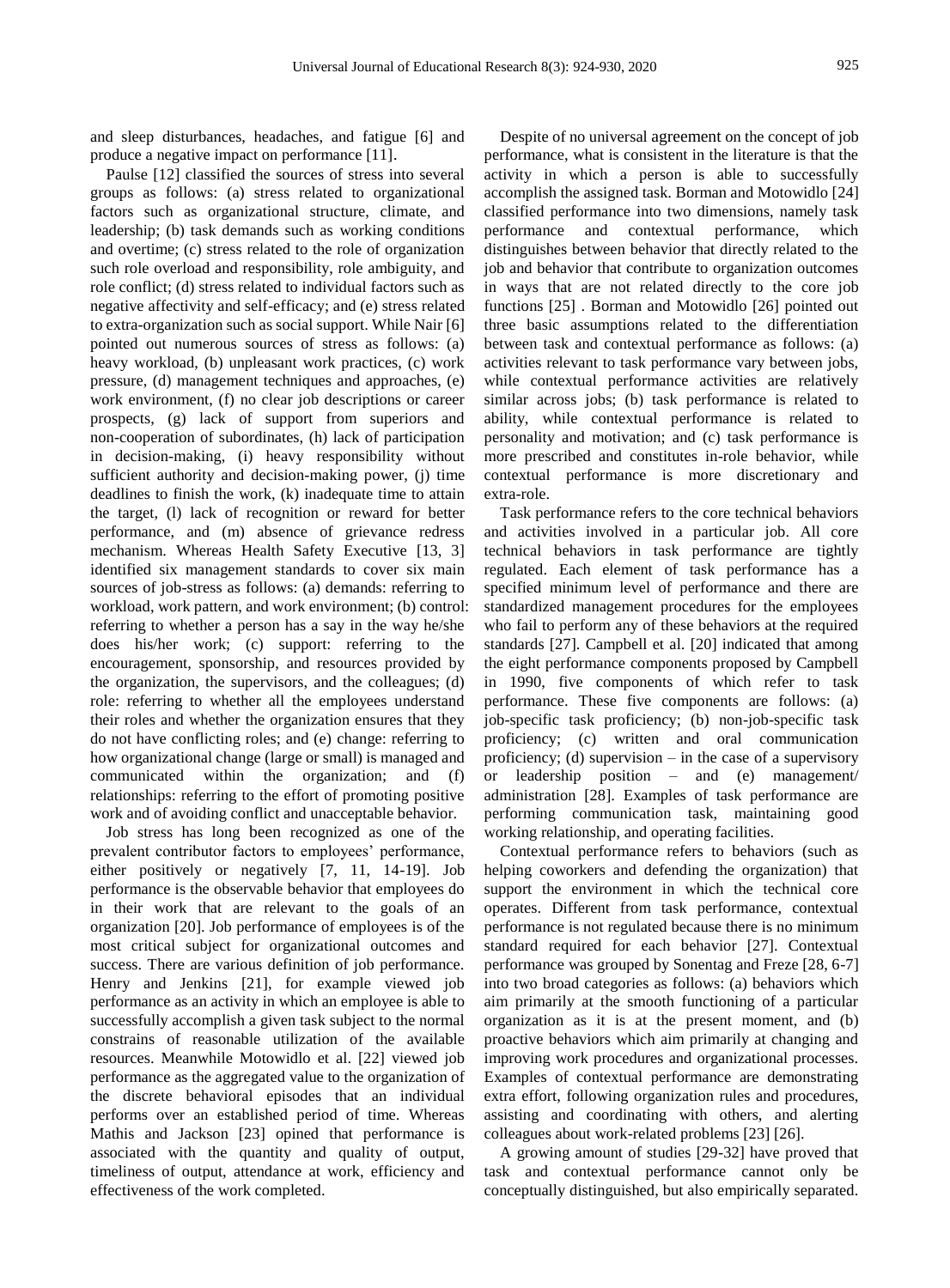For instance abilities and skills tend to predict task performance, while personality and related factors tend to predict contextual performance [24] [33]. Borman et al. [34] found that personality correlates more highly with organizational citizenship behaviors than with task performance, while Jenkins and Griffith [35] argued that when the personality variables used to predict job performance derived from job analysis, they predict task-related performance and contextual performance as well.

The term 'stress' here refers to teachers' work-related stress. Bakare [36] referred to teaching as one of the most stressful profession compare to others such as police force, fire brigade, and nursing. Robinson [37] argued that teachers stress is almost as varied as the individuals themselves and most of stress are manifested in one of the following three ways: attitude, physical well-being, or performance [37]. Kyriacou and Chien [38] posited that sources of stress facing a particular teacher are unique, depend on the precise complex interaction between the teacher's personality, values, skills, and circumstances.

As aforementioned, teachers stress has long been widely recognized as link to teaching performance [39-50]. Therefore, it is essential for this study to closely measure the effect of teachers' stress on their job performance in the elementary schools of Southern Papua. We are inspired to investigate the topic in order to address the regional need of having qualified elementary school graduates in Southern Papua, Indonesia. Despite the possibility of conclusion similarity of this study with the previous ones, result of this study may hypothetically contribute to the existing body of knowledge as it offers a first look on this topic within the

context of Southern Papua, Indonesia.

Based on the beliefs of the poor performance of elementary school teachers of Southern Papua as the main cause of students' incapability in reading, writing, and arithmetic [51], this study focuses on the effort of investigating work-related stress of elementary school teacher of Southern Papua, Indonesia, as one of predicting factors for their performance. To do so, we employed a quantitative research approach by utilizing two survey questionnaire as the main tools for gathering data as we will briefly explain below.

#### **2. Methods**

This investigation employed a quantitative approach using survey study to describe work-related stress of elementary school teachers of Southern Papua and its prospective effect on their job performance. Survey questionnaires were used based on the following six advantages: (a) low cost, (b) precise results, (c) high representativeness, (d) convenient data gathering, (e) good statistical significance; and (f) little researchers' subjectivity [52].

A self-administered survey questionnaires using a four-point Likert's scale was used to gather research data from a total number of 1062 teacher respondents which were incidentally drawn from amongst 3078 elementary schools' teachers of Southern Papua due to that of most of the elementary schools are located in hinterland and, therefore, are difficult to reach (see Table 1).

| No.              | <b>District</b>     | Area                                     | <b>Astronomic Position</b>                                                                     | Number of<br><b>Schools</b> | Number of<br><b>Teachers</b> | Number of<br><b>Samples</b> |
|------------------|---------------------|------------------------------------------|------------------------------------------------------------------------------------------------|-----------------------------|------------------------------|-----------------------------|
| 1.               | Asmat               | 29,658 $km^2$<br>(Hinterland)            | $1370 - 1400$<br>East Longitude<br>$040 - 070$                                                 | 117                         | 762                          | 7                           |
| 2.               | <b>Boven Digoel</b> | 27,836.68 $km^2$<br>(Hinterland)         | South Latitude<br>$139090' - 1410$<br>East Longitude<br>$04098' - 07010'$<br>South<br>Latitude | 81                          | 412                          | 352                         |
| 3.               | Mappi               | $28,518$ km <sup>2</sup><br>(Hinterland) | $137029' - 139052'$<br>East<br>Longitude<br>$0404' - 09002'$<br>South Latitude                 | 151                         | 264                          | 53                          |
| $\overline{4}$ . | Merauke             | 45,071 $km^2$                            | $1370 - 1410$<br>East Longitude<br>$060 - 090$<br>South Latitude                               | 203                         | 1300                         | 648                         |
| 5                | Yahukimo            | $17,152$ km <sup>2</sup><br>(Hinterland) | $138045' - 140014'$ East<br>Longitude<br>$03039' - 05002'$<br>South<br>Latitude                | 91                          | 340                          | $\mathbf{2}$                |
|                  | Total               | $148,24.68$ km <sup>2</sup>              | $1370 - 1410$<br>East Longitude<br>$03039' - 090$<br>South Latitude                            | 643                         | 3078                         | 1062                        |

**Table 1.** Details of Geographical and Astronomic Position of Southern Papua

Adopted from Werang et al. [4] with modification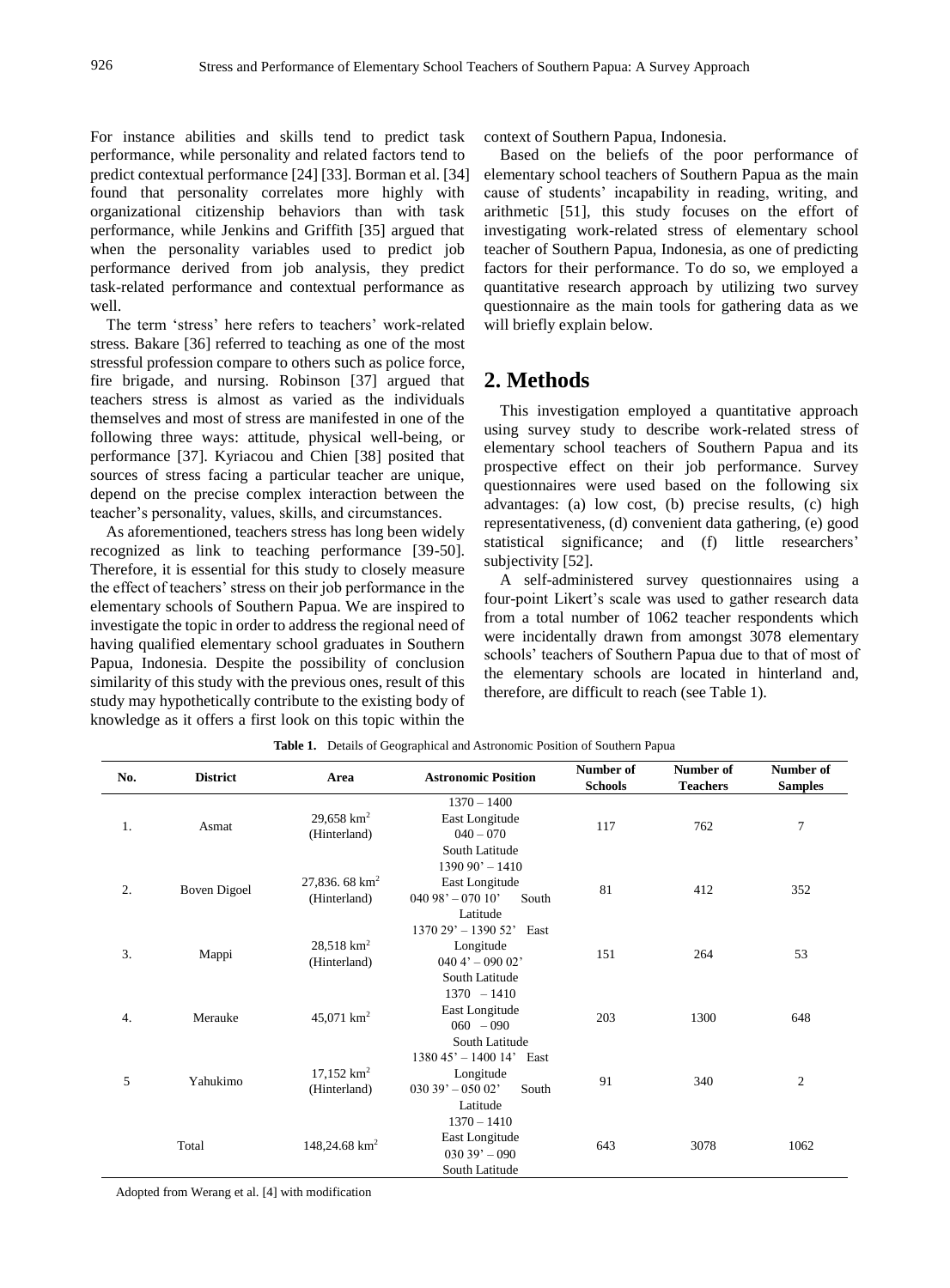Research data were statistically examined using simple linear regression analysis technique by employing the Statistical Package for the Social Sciences (SPSS) version 21. One research hypothesis  $(H_a)$  was proposed to be examined that is teachers' stress will significant negatively effect on their job performance in the elementary schools of Southern Papua. This hypothesis was tested using the coefficient value of  $alpha (\alpha) = .05$  or the confidence level of 95 %.

The teachers' job performance was measured using questionnaire items from a study conducted by Wolomasi et al. [53]. This variable was measured using 15 items of questionnaire, scored from 1 (Strongly Disagree) to 4 (Strongly Agree). An Indonesian language version of the questionnaire was self-administered to the total number of 1062 elementary school teachers who have incidentally been established as respondents. All teacher-respondents were asked to respond each item of questionnaires on a four-point Likert's scale, that are 'Strongly Disagree' (SD), 'Disagree' (D), 'Agree (A), and Strongly Agree' (SA). Sample of the English version of items are follows: "I help students improve their learning process and class improvement", "I prepare teaching materials at the beginning of the school year", "I evaluate students work diligently", "I personally provide learning media which are not provided by the school", "I use diverse learning media to teach for understanding", "I use diverse learning method and strategies to teach for understanding", "I always take an opportunity to participate in education conferences or seminars to upgrade knowledge and skills", and "I give chance for students to lead the class-discussion".

Teachers' stress was measured by modifying items of questionnaires developed by Kyriacou and Chien [38]. This variable was measured using 9 items of questionnaire, scored from 1 (No Stress) to 4 (Extreme Stress). An Indonesian language version of the questionnaire were self-administered to the total number of 1062 elementary school teachers who have incidentally been established as respondents. All respondents were asked to respond each item of questionnaires on a four-point Likert's scale, that are 'No Stress' (NS), 'Little Stress' (LS), 'A Lot of Stress' (ALoS), and 'Extreme Stress' (ES). Sample of the English version of items are follows: "Changeable education curriculum and policy of the government", "Parents' unawareness on the importance of education", "Poor working conditions", "Management style of the school principal", "Not enough teaching resources", "Students who lack motivation".

### **3. Result and Discussion**

In nowadays community where industrialization and technology become an integrating part of one's life, being a teacher is extremely stressful comparing to other professions or jobs [38,54-56]. Nowadays teachers are being constantly bombarded with many tasks and responsibilities [37], inside or outside the classroom. These tasks and responsibilities may lead to a chronic stress. When high demands of communities and stress are combined then the poor teacher performance will increase.

This study attempted to analyze work-related stress and job performance among elementary schools' teachers of Southern Papua. The independent variable in this case was teachers' work-related stress and the dependent variable was teachers' performance. The effect of these two variables was analyzed using the simple linear regression analysis technique by employing the Statistical Package for Social Sciences (SPSS) version 21.

Data in Table 2 revealed a significant negative effect of teachers' stress on job performance in the elementary schools of Southern Papua. As, at the level of alpha  $(\alpha)$  $= .05$ , the coefficient value of beta ( $\beta$ ) is -.864 and the significant value is .000 then the research hypothesis that teachers' stress will significant negatively effect on their job performance in the elementary schools of Southern Papua **is accepted**.

**Table 2.** The effect of Teacher Stress on Their Job Performance ( $N =$ 1062)

| Model               | Unstandardized<br>Coefficients |       | Standardized<br>Coefficients |           | Sig. |
|---------------------|--------------------------------|-------|------------------------------|-----------|------|
|                     | в                              | Std.  | <b>B</b> eta                 |           |      |
|                     |                                | Error |                              |           |      |
| $(Constant)$ 72.684 |                                | .348  |                              | 208.603   | .000 |
| <b>STRESS</b>       | $-799$                         | .014  | $-.864$                      | $-55.852$ | .000 |

a. Predictor: (Constant) STRESS

b. Dependent Variable: PERFORMANCE

As the coefficient value of beta  $(\beta)$  is negative means that for every point decrease in teachers' stress will increase 0.864 point in teachers' job performance in the elementary schools of Southern Papua. In reverse, for every point increase in teachers' stress will decrease 0.864 point in teachers' job performance in the elementary schools of Southern Papua. It inferred that teachers' job performance in the elementary schools of Southern Papua can be attributed to teachers' stress. Finding of the study suggests that there are other variables outside the focus which also contribute to the level of stress facing the elementary schools' teachers of Southern Papua.

When teacher absenteeism, turnover, and worse performance are recognized as indicators of teachers' chronic stress then we have to say that most teachers in the elementary schools of Southern Papua work under stress as Werang et al. [4] and Werang et al. [51] indicated that one in three teachers were absent and engaging with other attractive activities for a long period of time. In fact, most elementary schools' teachers in Southern Papua work in dilapidated buildings without the necessary learning resources, inadequate school-housings, lack of electricity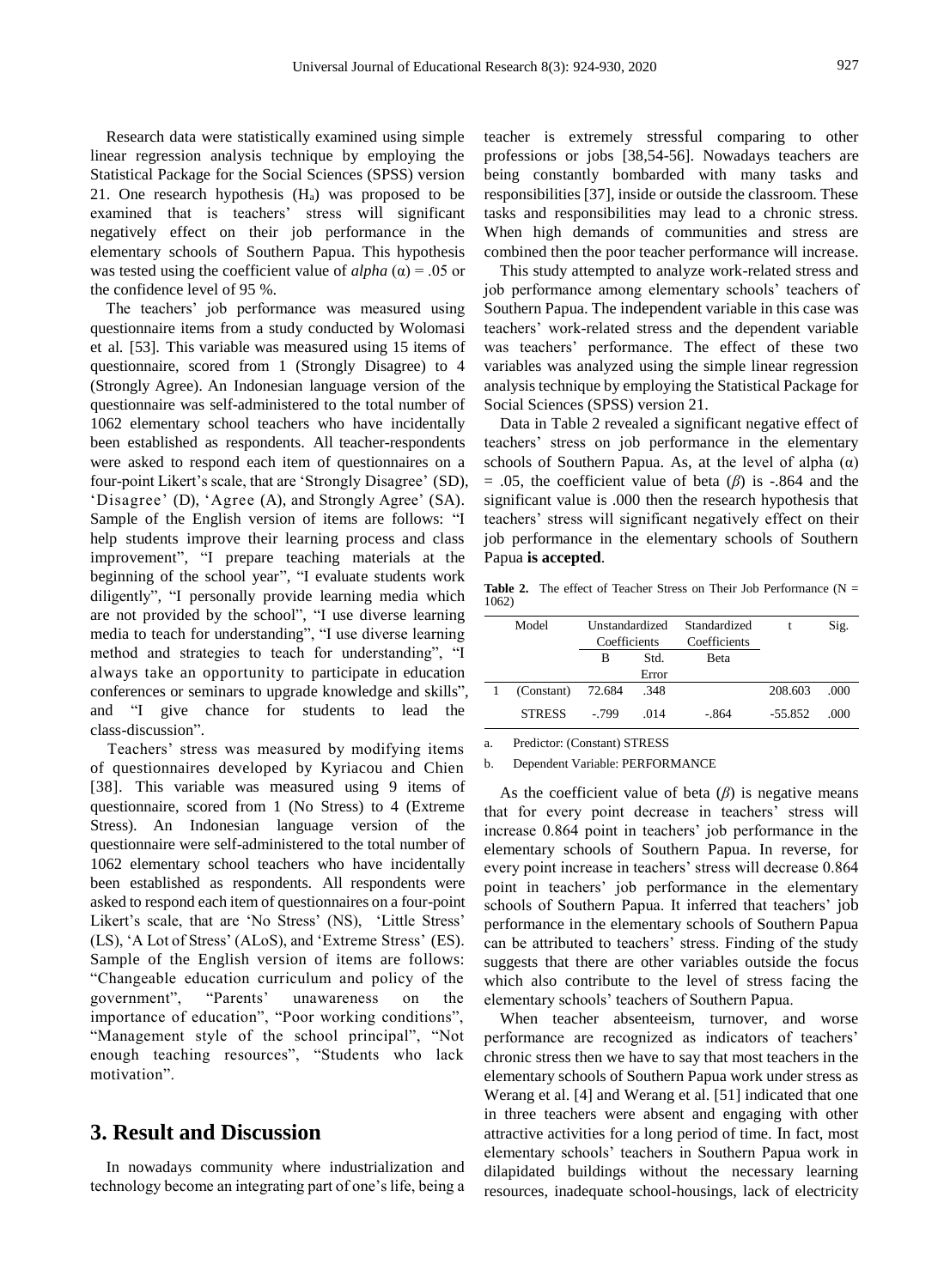and internet facilities, lack of support and assistance from both administrators and colleagues, and lack of local communities' ties. Parents' hostility facing the elementary schools' teachers in several areas of Southern Papua, for example, told us much of how low the local communities' ties are.

Anderson [57] argued that teacher effectiveness is a strong determinant for school effectiveness and students' success, whereas teacher stress is a strong determinant for school ineffectiveness and student failure because chronic stress can reduce teachers' ability to perform at the highest levels. Farber [58] noted that chronic stress that accompanies teaching can compromise and damage high quality educational practices that should be consistently applied in school today. In this point of view, teachers will go more productive and, therefore, tend to do more than what are required if they are able to cope stress they experienced. Conversely, teacher will grow more unproductive and tend to do less than what are required if they are not able to deal with stress. If it is so, teachers' instruction will suffer which then impacts student well-being and academic achievement [59].

Teachers in Southern Papua, in fact, have adequate ways of coping with their work-related stress by either spending sometimes being alone and praying to God or by accepting the situation and ignoring the problems at once. What is noteworthy is that teacher-respondents would never turn to drinking alcohol nor take drugs during their time of stress. Keeping on the view of teachers' capability of coping with stress, studies in the United States, England, Germany, and Canada indicate that school principals are a key factor in heightening or lowering teacher stress [60]. The reason is that most work-related stress experienced by teachers can be traced to school principals [61].

Werang [62] posited that teachers will feel comfortable when they work under a sympathetic caring leader and, therefore, it is necessary for the school principals to recognized and to treat their staff fairly and sympathetic. Black [63] asserted that principals who offered their strong social support provided a buffer that helps teachers' work-related stress, while Marshall [60] argued that school principals who communicates a clear vision for the school and had a close and personal relationship with their staff were found to have the lowest teacher stress. Marshall [60] further stated that allowing time for teachers to collaborate, providing more support for teachers, building a better communication with teachers, and providing more praise/respect for the job are simple activities, among others, that school principals might do to help relieve teacher stress. The more teachers trust in principals' paramount effort of creating a healthy and supportive school environment the lower stress [59].

## **4. Conclusions**

This study was meant to describe the potential effect of teachers' work-related stress on their job performance in

the elementary schools of Southern Papua. Based on the result of data analysis as it was previously discussed, this study reaches the following conclusion: teachers' work-related stress has a significant negative effect on their job performance in the elementary schools of Southern Papua. In other words, teachers' job performance in the elementary schools of Southern Papua can be predicted by their work-related stress as the coefficient value of beta (β)  $=$  -.864 is significant at the level of alpha ( $\alpha$ ) = .05.

Finding of this study may theoretically contribute a valuable extension of other previous studies as it gives an insight to the stress and job performance of elementary school teachers who strive in the challenging context of Southern Papua, Indonesia. Practical implication of this study is that school principals should make a paramount effort of creating a healthy and supportive school environment for both teachers and students. When teachers are under considerable stress from rapidly change of duties and responsibilities both inside and outside the classroom, it is arguably that the whole students will suffer from it. As good teachers do their work at the highest level in schools with good leadership, a school principal who is both mentally and physically unwell could have a potentially dreadful effect on the well-being of both teachers and students. In this point of view, high teacher trust in principals' support will help teachers to cope with stress and, in turn, students' rights to success are adequately addressed.

The result of this study must be cautiously interpreted due to that of limited coverage area and small sample size. Finding of this study, therefore, cannot be generalized for the whole part of Indonesia. In order to generalize the findings, a further study with a wider range of area and a greater size of samples will be fully recommended.

#### **REFERENCES**

- [1] M. N. Gharib, S. A. Jamil, M. Ahmad, S. Ghouse, S. The impact of job stress on job performance: A case study on academic staff at Dhofar university, International Journal of Economic Research, Vol. 13, No. 1, 21-33, 2016.
- D. Wea, B. R. Werang, O. Irianto, H.P. Asmaningrum. The effect of teachers' working conditions on job performance in remote elementary schools of Indonesia: Teachers' perceptions. Current Issues in Education, in print.
- [3] B. R. Werang. The effect of workload, individual characteristics, and school climate on teachers' emotional exhaustion in elementary schools of Papua, Cakrawala Pendidikan, Vol. 37, No. 3, 457-469, 2018. doi: [https://doi.org/10.21831/cp. v38i3.20635.](https://doi.org/10.21831/cp.%20v38i3.20635)
- B. R. Werang, A. A. G. Agung, A. A. Hurit. Increasing teacher attendance in Indonesia: A longitudinal study in the remote elementary schools of Southern Papua, International Journal of Management in Education, Vol. 13, No. 2, 133-155, 2019. doi: https://doi. [org/10.1504/IJMIE.2019.10018032.](https://doi.org/10.1504/IJMIE.2019.10018032)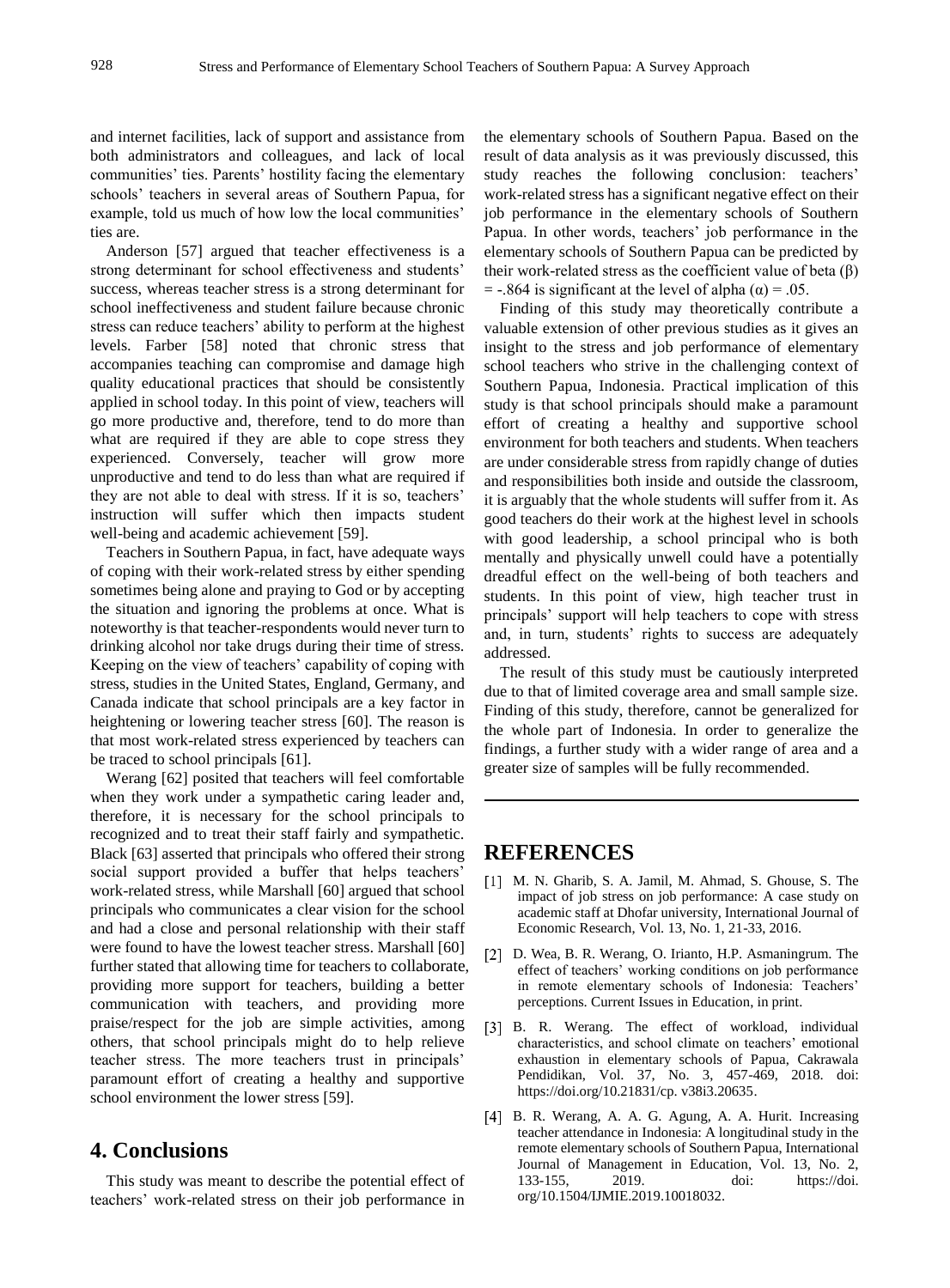- [5] C. S. Leong, A. Furnham, C. L. Cooper. The moderating effect of organizational commitment on the occupational stress outcome relationship, Human Relations, Vol. 49, 1345-1363, 1996.
- [6] D. G. Nair. An analytical study on occupational stress among bank employees in Kerala, A Thesis presented to the Mahatma Gandhi University, Kottayam, 2013. Online available from: <http://shodhganga.inflibnet.ac.in/handle/> 10603/28497
- [7] H. Selye. The Stress of Life, McGraw-Hill, New York, 1956.
- E. D. Raleigh. (1980). The Stress Response. Online available from: https://journals. sagepub.com/doi/pdf/10.1177/216507998002801202
- [9] H. Selye. Stress in Health and Disease, Butterworth, Boston, 1976.
- [10] H. Moorhead, F. Griffin. Organizational Behavior, Houghton Mifflin Company, Boston, 1998.
- [11] D. Hellriegel, J. W. Slocum, R. W. Woodman. Organizational Behavior, South-Western College Publishing, Cincinnati, 2001.
- [12] J. Paulse. Sources of Occupational Stress for Teachers, with Specific Reference to the Inclusive Education Model in the Western Cape. Master's Thesis presented to the Faculty of Economic and Management Sciences, University of the Western Cape, 2005. Online available from: [etd.uwc.ac.za/xmlui/bitstream/handle/.../Paulse\\_](https://www.google.com/url?sa=t&rct=j&q=&esrc=s&source=web&cd=1&cad=rja&uact=8&ved=2ahUKEwi2n8utqtvgAhXEdysKHS7-B5MQFjAAegQICRAC&url=http%3A%2F%2Fetd.uwc.ac.za%2Fxmlui%2Fbitstream%2Fhandle%2F11394%2F1895%2FPaulse_MA_2005.pdf&usg=AOvVaw09YwJZ4wA8SWyRfrKrn4OH)  [MA\\_2005.p...](https://www.google.com/url?sa=t&rct=j&q=&esrc=s&source=web&cd=1&cad=rja&uact=8&ved=2ahUKEwi2n8utqtvgAhXEdysKHS7-B5MQFjAAegQICRAC&url=http%3A%2F%2Fetd.uwc.ac.za%2Fxmlui%2Fbitstream%2Fhandle%2F11394%2F1895%2FPaulse_MA_2005.pdf&usg=AOvVaw09YwJZ4wA8SWyRfrKrn4OH)
- [13] Health Safety Executive. How to Tackle Work-Related Stress: A Guide for Employers on Making the Management Standards Work, 2009. Online available from: http:// [www.hse.gov.uk/pubns/indg430.pdf](http://www.hse.gov.uk/pubns/indg430.pdf)
- [14] A. Ahmed, M. Ramzan, M. Effect of job stress on employees' job performance: A study on banking sector of Pakistan, IOSR Journal of Business and Management, Vol. 11, No. 6, 61-68, 2013.
- [15] U. Bashir, M. I. Ramay. Impact of stress on employees job performance. A study on banking sector of Pakistan, International Journal of Marketing Studies, Vol. 2, No. 1, 122-126, 2010.
- [16] M. H. Hassan. (2014). The relationship between stress and work performance of police officer in Kasarani Sub County, A thesis presented to the University of Nairobi, 2014. Online available from: [erepository.uonbi.ac.ke/.../Hassan\\_%20 The%20](https://www.google.com/url?sa=t&rct=j&q=&esrc=s&source=web&cd=1&cad=rja&uact=8&ved=2ahUKEwiB7_eyo8rgAhUaXysKHdfTA04QFjAAegQIBBAC&url=http%3A%2F%2Ferepository.uonbi.ac.ke%2Fbitstream%2Fhandle%2F11295%2F93715%2FHassan_%2520The%2520relationship%2520between%2520stress%2520and%2520work%2520performance%2520of%2520police%2520officers%2520in%2520kasarani%2520sub-county.pdf%3Fsequence%3D6%26isAllowed%3Dy&usg=AOvVaw1u_nUWO3Z3okSkfOTNiomd)  [relationship.](https://www.google.com/url?sa=t&rct=j&q=&esrc=s&source=web&cd=1&cad=rja&uact=8&ved=2ahUKEwiB7_eyo8rgAhUaXysKHdfTA04QFjAAegQIBBAC&url=http%3A%2F%2Ferepository.uonbi.ac.ke%2Fbitstream%2Fhandle%2F11295%2F93715%2FHassan_%2520The%2520relationship%2520between%2520stress%2520and%2520work%2520performance%2520of%2520police%2520officers%2520in%2520kasarani%2520sub-county.pdf%3Fsequence%3D6%26isAllowed%3Dy&usg=AOvVaw1u_nUWO3Z3okSkfOTNiomd)
- [17] N. K. Khuong, V. H. Yen. Investigate the effects of job stress on job performance-A case study at Dong Xuyen industrial zone, Vietnam, International Journal of Trade, Economics, and Finance, Vol. 7, No. 2, 31-37, 2016.
- [18] O. L. Siu. (2003). Job stress and job performance among employees in Hongkong: The role of Chinese work values and organizational commitment, International Journal of Psychology, Vol. 38, No. 6, 337-347, 2003. doi: 10.1080/00207590344000024.
- [19] C. Fonkeng. Effect of Job-Stress on Employee Performance in an Enterprise. A thesis presented to the Centria University of Applied Sciences, 2018. Online available from: [www.theseus.fi/handle/10024/145790.](http://www.theseus.fi/handle/10024/145790)
- [20] J. P. Campbell, M. B. Gasser, F. L. Oswald. The substantive

nature of job performance variability. In K. R. Murphy (Ed.), Individual Differences and Behavior in Organizations (pp. 258-299), Jossey-Bass, San Francisco, CA, 1996.

- [21] C. Hendry, R. Jenkins. (1998). Psychological contracts and new deals, Human Resources Management Journal, Vol. 7, 38-43. 1998.
- [22] S. J. Motowidlo, W. C. Borman, M. J. Schmitt. A theory of individual differences in task and contextual performance, Human Performance, Vol. 10, No. 2, 71-83, 1997.
- [23] W. C. Borman, S. J. Motowidlo. Expanding the criterion domain to include elements of contextual performance, in N. Schmitt & W. C. Borman (Eds.), Personnel Selection in Organizations (pp.71-98), Jossey-Bass, San Francisco, CA, 1993.
- [24] R. L. Mathis, J. H. Jackson. Human Resources Management. South-Western Cengage Learning, Mason, USA, 2009.
- [25] U.W.M.R.S. Kappagoda. Self-efficacy, task performance and contextual performance: A Sri Lankan experience, Journal of Human Resource and Sustainability Studies, Vol. 6, 157-166, 2018.
- [26] W. C. Borman, S. J. Motowidlo. Task performance and contextual performance: the meaning for personnel selection research, Human Performance, Vol. 10, 99-109, 1997.
- [27] M. Griffin, A. Neal, M. Neale. The contribution of task performance and contextual performance to effectiveness: Investigating the role of situational constrains, Applied Psychology, Vol. 49, No. 3, 517-533, 2001.
- [28] S. Sonentag, M. Freze. Performance Concept and Performance Theory, 2002. Online available from: https://www.researchgate.net/.. /291062476\_ [Performance\\_C](https://www.researchgate.net/..%20./291062476_%20Performance_C)
- [29] E. W. Morrison, C.C. Phelps. Taking charge at work: Extra role efforts to initiate workplace change, Academy of Management Journal, Vol. 42, 403-419, 1999.
- [30] S. J. Motowidlo, J. R. Van Scotter. Evidence that task performance should be distinguished from contextual performance, Journal of Applied Psychology, Vol. 79, 475-480, 1994.
- [31] J. R. Van Scotter, S. J. Motowidlo. Interpersonal facilitation and job dedication as separate facets of contextual performance, Journal of Applied Psychology, Vol. 81, 525-531, 1996.
- [32] L. J. Williams, S. E. Anderson. Job satisfaction and organizational commitment as predictors of organizational citizenship and in-role behaviors, Journal of Management, Vol. 17, 601-617, 1991.
- [33] K. Hattrup, M. S. O'Connel, P. H. Wingate. Prediction of multidimensional criteria: Distinguishing task and contextual performance, Human Performance, Vol. 11, 305-319, 1998.
- [34] W. C. Borman, L. A. Pener, T. D. Allen, S. J. Motowidlo. Personality predictors of citizenship performance, International Journal of Selection and Assessment, Vol. 9, No. 1-2, 52-69, 2001.
- [35] M. Jenkins, R. Griffith. Using personality constructs to predict performance: Narrow or broad bandwidth, Journal of Business and Psychology, Vol. 19, No. 2, 255-269, 2004.